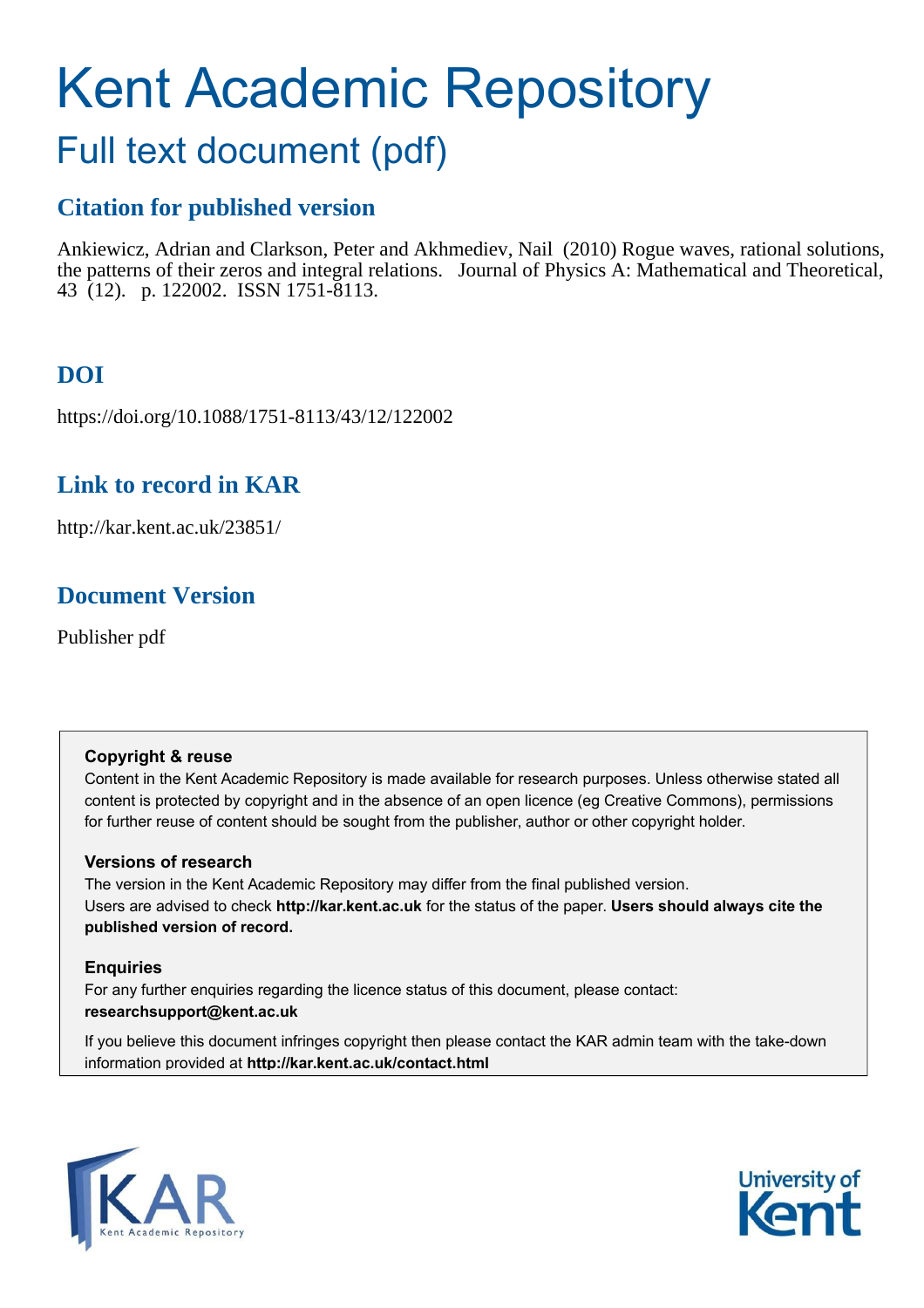<span id="page-1-0"></span>

[Home](http://iopscience.iop.org/) [Search](http://iopscience.iop.org/search) [Collections](http://iopscience.iop.org/collections) [Journals](http://iopscience.iop.org/journals) [About](http://iopscience.iop.org/page/aboutioppublishing) [Contact us](http://iopscience.iop.org/contact) [My IOPscience](http://iopscience.iop.org/myiopscience)

Rogue waves, rational solutions, the patterns of their zeros and integral relations

This article has been downloaded from IOPscience. Please scroll down to see the full text article.

2010 J. Phys. A: Math. Theor. 43 122002

(http://iopscience.iop.org/1751-8121/43/12/122002)

View [the table of contents for this issue](http://iopscience.iop.org/1751-8121/43/12), or go to the [journal homepage](http://iopscience.iop.org/1751-8121) for more

Download details: IP Address: 129.12.60.195 The article was downloaded on 02/12/2011 at 15:56

Please note that [terms and conditions apply.](http://iopscience.iop.org/page/terms)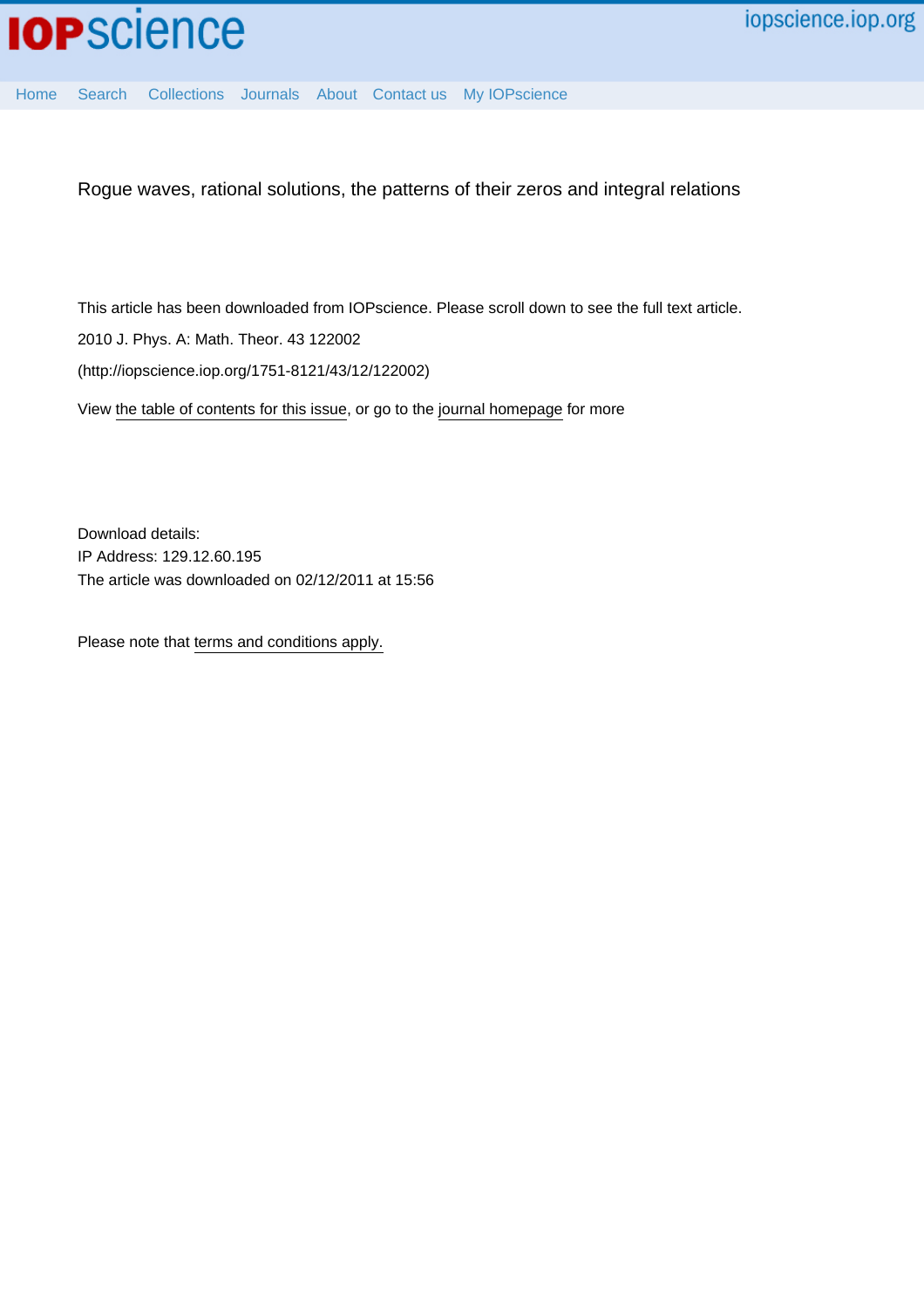<span id="page-2-0"></span>J. Phys. A: Math. Theor. **43** (2010) 122002 (9pp) [doi:10.1088/1751-8113/43/12/122002](http://dx.doi.org/10.1088/1751-8113/43/12/122002)

**FAST TRACK COMMUNICATION**

### **Rogue waves, rational solutions, the patterns of their zeros and integral relations**

#### **Adrian Ankiewicz**[1](#page-1-0) **, Peter A Clarkson**[2](#page-1-0) **and Nail Akhmediev**[1](#page-1-0)

<sup>1</sup> Optical Sciences Group, Research School of Physics and Engineering, Institute of Advanced Studies, The Australian National University, Canberra ACT 0200, Australia <sup>2</sup> School of Mathematics, Statistics and Actuarial Science, University of Kent, Canterbury, CT2 7NF, UK

E-mail: [ana124@rsphysse.anu.edu.au,](mailto:ana124@rsphysse.anu.edu.au) [P.A.Clarkson@kent.ac.uk](mailto:P.A.Clarkson@kent.ac.uk) and [nna124@rsphysse.anu.edu.au](mailto:nna124@rsphysse.anu.edu.au)

Received 8 December 2009, in final form 10 February 2010 Published 3 March 2010 Online at [stacks.iop.org/JPhysA/43/122002](http://stacks.iop.org/JPhysA/43/122002)

#### **Abstract**

The focusing nonlinear Schrödinger equation, which describes generic nonlinear phenomena, including waves in the deep ocean and light pulses in optical fibres, supports a whole hierarchy of recently discovered rational solutions. We present recurrence relations for the hierarchy, the pattern of zeros for each solution and a set of integral relations which characterizes them.

PACS numbers: 42.65.−k, 47.20.Ky, 47.25.Qv

(Some figures in this article are in colour only in the electronic version)

#### **1. Introduction**

'Rogue waves' are giant single waves appearing in the ocean [\[16](#page-9-0)]. The average height of rogue waves is at least twice the height of the surrounding waves. Thus, they can be quite unexpected and mysterious. In recent years, the idea of rogue waves has been extended far beyond oceanic expanses. The concept has been applied to pulses emerging from optical fibres [\[12](#page-9-0), [20](#page-9-0)], waves in Bose–Einstein condensates [\[6\]](#page-9-0), in superfluids [\[13\]](#page-9-0), in optical cavities [\[15\]](#page-9-0), in the atmosphere [\[21\]](#page-9-0) and even in finance [\[22\]](#page-9-0). One possible mathematical model for rogue waves uses rational solutions of the nonlinear Schrödinger equation (NLSE) [[4\]](#page-9-0). Indeed, the focusing NLSE [\[1\]](#page-9-0) is applicable to deep water waves [\[23\]](#page-9-0) as well as to a variety of other nonlinear phenomena. In dimensionless form it can be written as

$$
i\frac{\partial\psi}{\partial t} + \frac{\partial^2\psi}{\partial x^2} + \frac{1}{2}|\psi|^2\psi = 0,
$$
\n(1)

where  $\psi$  is the wave envelope, *t* is the temporal variable and *x* is the spatial variable in the frame moving with the wave. Note that the coefficients in equation [\(1\)](#page-1-0) are different from those

1751-8113/10/122002+09\$30.00 © 2010 IOP Publishing Ltd Printed in the UK 1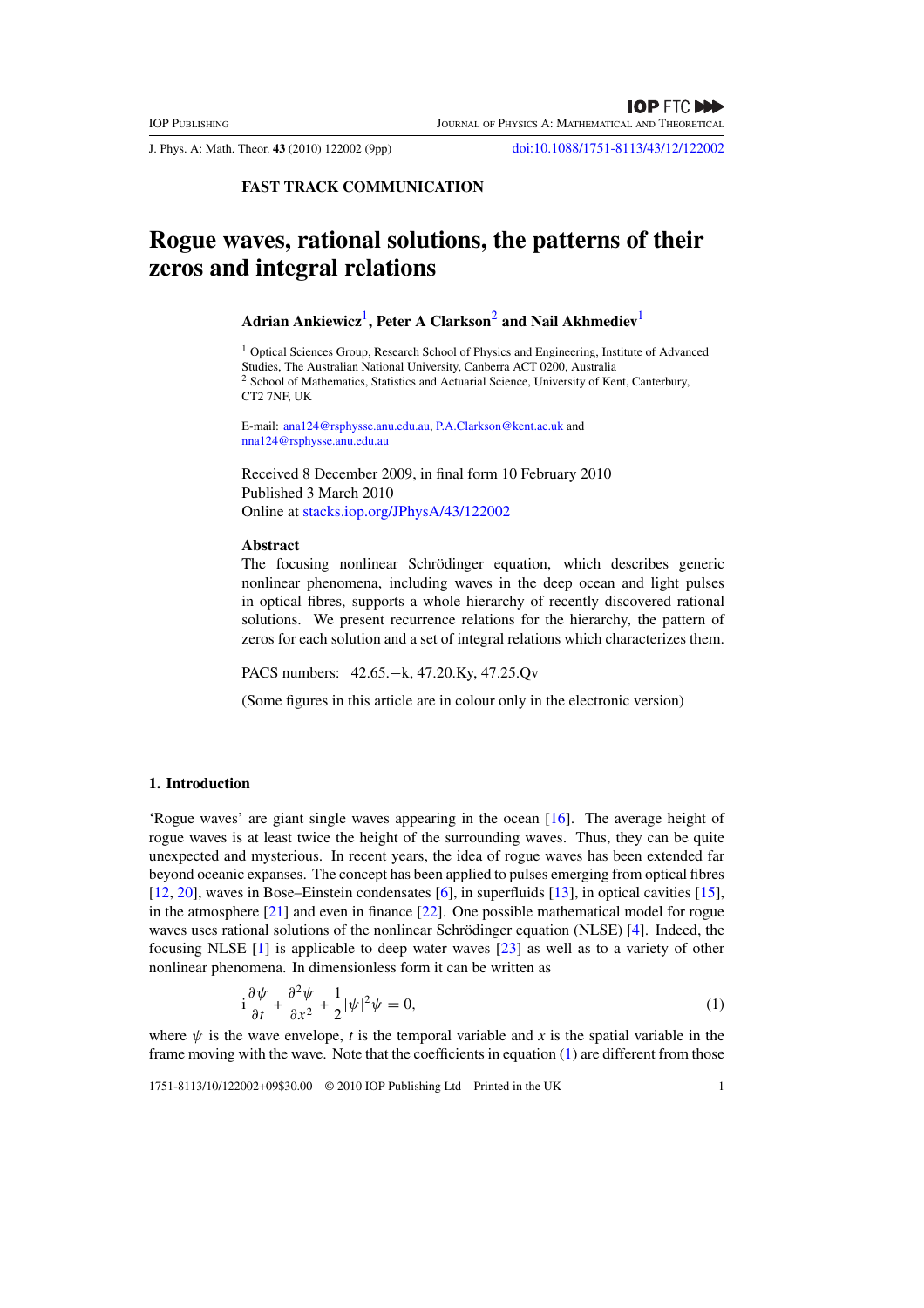<span id="page-3-0"></span>used in  $[1, 4]$  $[1, 4]$  in the meaning and scaling of the variables. Namely, we have made a re-scaling and swap of the variables:  $x \to t/2$  and  $t \to x/2$ . This transformation allows us to present the solutions in somewhat simpler forms and to relate them to other solutions.

The focusing NLSE [\(1\)](#page-1-0) has a variety of solutions and among them there is a hierarchy of rational solutions that are localized in both the *x* and *t* variables. The method for generating them has been presented recently in [\[2](#page-9-0)]. Each solution of the hierarchy represents a unique event in space and time, as it increases its amplitude quickly along each variable, reaches its maximum value and finally decays, just as quickly as it appeared. Thus, these waves were nicknamed 'waves that appear from nowhere and disappear without a trace' [\[4](#page-9-0)]. The concept 'collisions of Akhmediev breathers' is an alternative description of rogue waves [\[3](#page-9-0), [5](#page-9-0)]. As rational solutions are limiting cases of Akhmediev breathers, these two models produce generally similar results.

Qualitatively different types of rational solutions attributed to the *defocusing* NLSE,

$$
i\frac{\partial\psi}{\partial t} + \frac{\partial^2\psi}{\partial x^2} - \frac{1}{2}|\psi|^2\psi = 0,
$$
\n(2)

have been studied in [\[9](#page-9-0), [14](#page-9-0), [17](#page-9-0)]; a major point is that such rational solutions are singular. Similar types of rational solutions for the Boussinesq equation and the classical Boussinesq system have also been studied in  $[10]$  and  $[11]$ , respectively. For the defocusing NLSE [\(2\)](#page-2-0), there are rational solutions of the form

$$
\psi(x,t) = g(x,t)/f(x,t),\tag{3}
$$

and rational oscillatory solutions of the form

$$
\psi(x,t) = \frac{g(x,t)}{f(x,t)} \exp\left(-\frac{\mathrm{i}x^2}{6t}\right),\tag{4}
$$

where  $g(x, t)$  and  $f(x, t)$  are polynomials in the variables x and t. Their expressions have been derived and the pattern of poles and zeros has been analysed in [\[9\]](#page-9-0). Rational solutions of the form [\(3\)](#page-2-0) are expressed in terms of the 'generalized Hermite polynomials' [\[18\]](#page-9-0) and rational solutions of the form [\(4\)](#page-2-0) are expressed in terms of the 'generalized Okamoto polynomials' [\[18](#page-9-0)]. These generalized Hermite and generalized Okamoto polynomials are forms of Schur polynomials which arise in the description of rational solutions of the fourth Painlevé equation and their roots have an intriguing, highly symmetric and regular structure in the complex plane [\[7–9](#page-9-0)].

Our aim in this work is to apply the technique of constructing the patterns of zeros of rational solutions developed for the defocusing NLSE to the case of the focusing NLSE. These patterns, besides being a work of art by themselves, have the advantage that they allow us to derive certain integral relations. The determination of the sequence of rational solutions of the NLSE [\(1\)](#page-1-0), which take the form

$$
\psi(x,t) = \frac{g(x,t)}{f(x,t)} \exp\left(\frac{1}{2}it\right),\tag{5}
$$

involves modifying the Darboux procedure [\[1\]](#page-9-0), so that each solution is found from the previous one, using intermediate functions which are found by directly solving a linear set of equations whose compatibility condition is the NLSE  $[2]$ . The rational solutions of the focusing NLSE  $(1)$ of the form [\(5\)](#page-2-0), given in [\[2\]](#page-9-0), differ dramatically from the solutions of those of the defocusing NLSE [\(2\)](#page-2-0) in that the denominators  $f(x, t)$  are real and positive for all real *x* and *t*, so the resulting wave forms are finite everywhere. However, the polynomials  $f(x, 0)$  have zeros for complex values of *x* and finding the patterns of their appearance is one of our goals.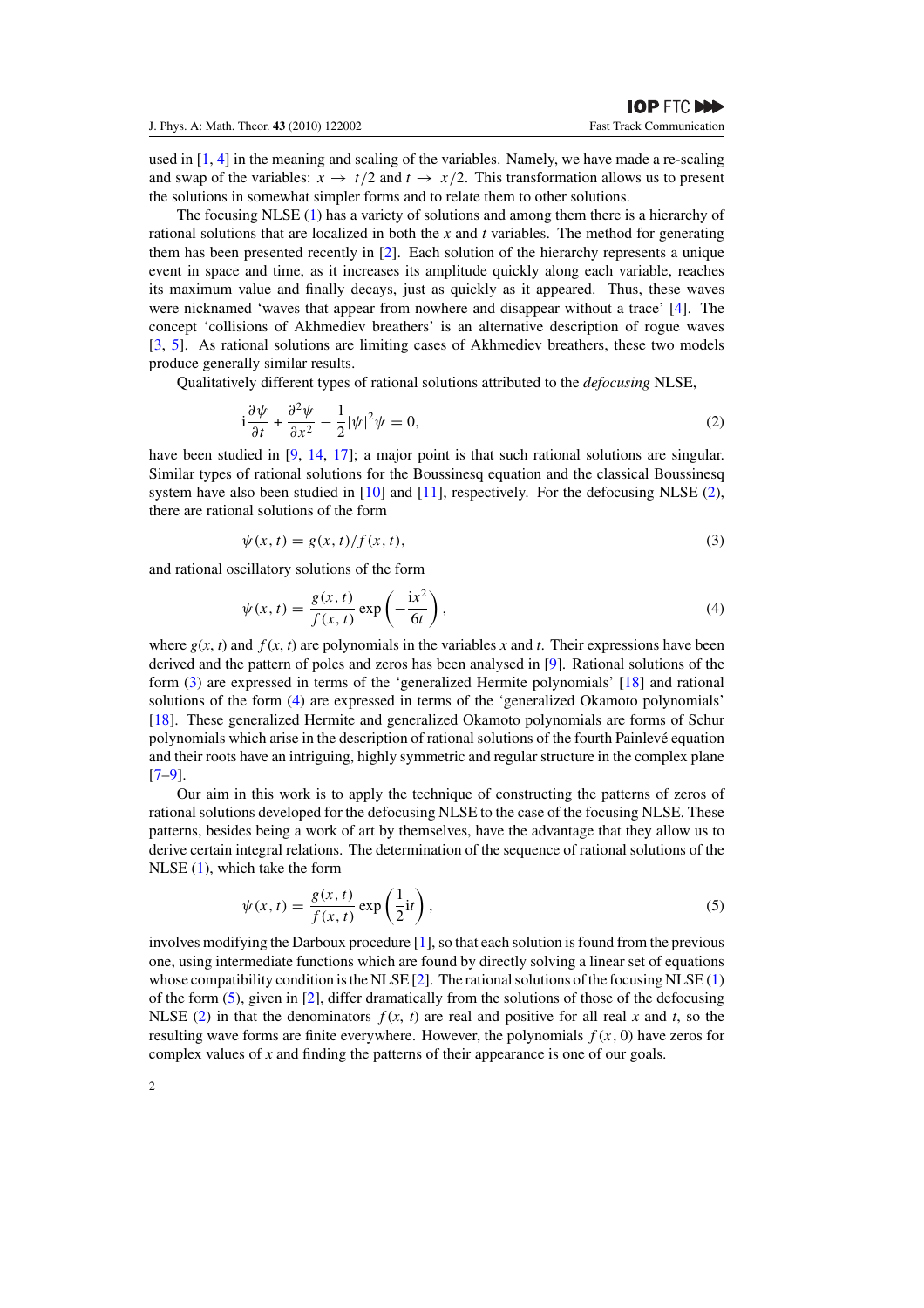#### **2. Analysis**

The most convenient way to write each rational solution is

$$
\psi_j(x,t) = \left\{ (-1)^j + \frac{G_j(x,t) + \mathrm{i}t H_j(x,t)}{F_j(x,t)} \right\} \exp\left(\frac{1}{2}\mathrm{i}t\right),\tag{6}
$$

where  $G_i(x, t)$ ,  $H_i(x, t)$  and  $F_i(x, t)$  are polynomials in *x* and *t*, and  $F_i(x, t)$  has no real zeros. In this communication, we are concerned explicitly with the cases when  $j \le 5$ . In particular, for  $j = 1$  we have

$$
G_1(x, t) = 4,
$$
  $H_1(x, t) = 4,$   $F_1(x, t) = 1 + x^2 + t^2,$ 

 $[4, 19]$  $[4, 19]$  $[4, 19]$ <sup>[3](#page-3-0)</sup>. Any solution of the NLSE can be multiplied by an arbitrary phase factor. We take  $\psi_i(0,0) > 0$ , and this means that we require  $G_i(0,0) > 0$ , since  $F_i(x, t) > 0$  for all x and t. These waves can be generated from random initial conditions on a unit background, i.e. flat sea level [\[3\]](#page-9-0). For  $j = 2$  we have

$$
G_2(x, t) = -12\{x^4 + 6(t^2 + 1)x^2 + 5t^4 + 18t^2 - 3\},
$$
  
\n
$$
H_2(x, t) = -12\{x^4 + 2(t^2 - 3)x^2 + (t^2 + 5)(t^2 - 3)\},
$$
  
\n
$$
F_2(x, t) = x^6 + 3(t^2 + 1)x^4 + 3(t^2 - 3)^2x^2 + t^6 + 27t^4 + 99t^2 + 9.
$$

Higher order solutions are progressively more complicated. Finding simple ways to derive them is one of the challenges that we face.

It turns out that we can generate the functions  $G_i(x, 0)$  and  $F_i(x, 0)$ , i.e. the forms on the *x*-axis, by using the recurrence relations [\(7\)](#page-3-0) and [\(8\)](#page-3-0) below. First, we generate  $F_i(x, 0)$  using the differential–difference equation

$$
F_{j+1}(x,0)F_{j-1}(x,0) = \{x^2 + (2j+1)^2\}F_j^2(x,0) + 4x^2\{F_j(x,0)F_{j,xx}(x,0) - F_{j,x}^2(x,0)\},\tag{7}
$$

for  $j \ge 1$ , with  $F_0(x, 0) = 1$  and  $F_1(x, 0) = 1 + x^2$  and

$$
F_{j,x} \equiv \frac{\partial F_j}{\partial x}, \qquad F_{j,xx} \equiv \frac{\partial^2 F_j}{\partial x^2}.
$$

We remark that differential–difference equations similar to [\(7\)](#page-3-0) arise in the description of polynomials associated with rational solutions of the Painlevé equations; see  $[8]$  $[8]$  $[8]$  and the references therein.

Given  $F_i(x, 0)$ , we obtain  $G_i(x, 0)$  using

$$
G_j(x,0) = (-1)^{j+1} \{ F_j(x,0) - \left[ 4F_j(x,0)F_{j,xx}(x,0) - 4F_{j,x}^2(x,0) + F_j^2(x,0) \right]^{1/2} \},
$$
 (8)

which can be derived from the bilinear representation of the NLSE [\(1\)](#page-1-0), see [\[17](#page-9-0)]. Since  $deg(G) = deg(F) - 2$ , where  $deg(G)$  and  $deg(F)$  respectively are the degrees of the polynomials  $G_i(x, 0)$  and  $F_i(x, 0)$  (see table 1), then the sign of the square root in equation [\(8\)](#page-3-0) is critical.

Using [\(7\)](#page-3-0) and [\(8\)](#page-3-0) we can determine  $\psi_i(x, 0)$  for all j. For  $j = 1$ , the numerator and denominator polynomials respectively are

$$
G_1(x, 0) = 4, \qquad F_1(x, 0) = 1 + x^2.
$$

For  $i = 2$  we have

$$
G_2(x, 0) = -12(x^4 + 6x^2 - 3), \qquad F_2(x, 0) = x^6 + 3x^4 + 27x^2 + 9,
$$

<sup>&</sup>lt;sup>3</sup> See <http://demonstrations.wolfram.com/RogueOceanWaves/> for an interactive demonstration.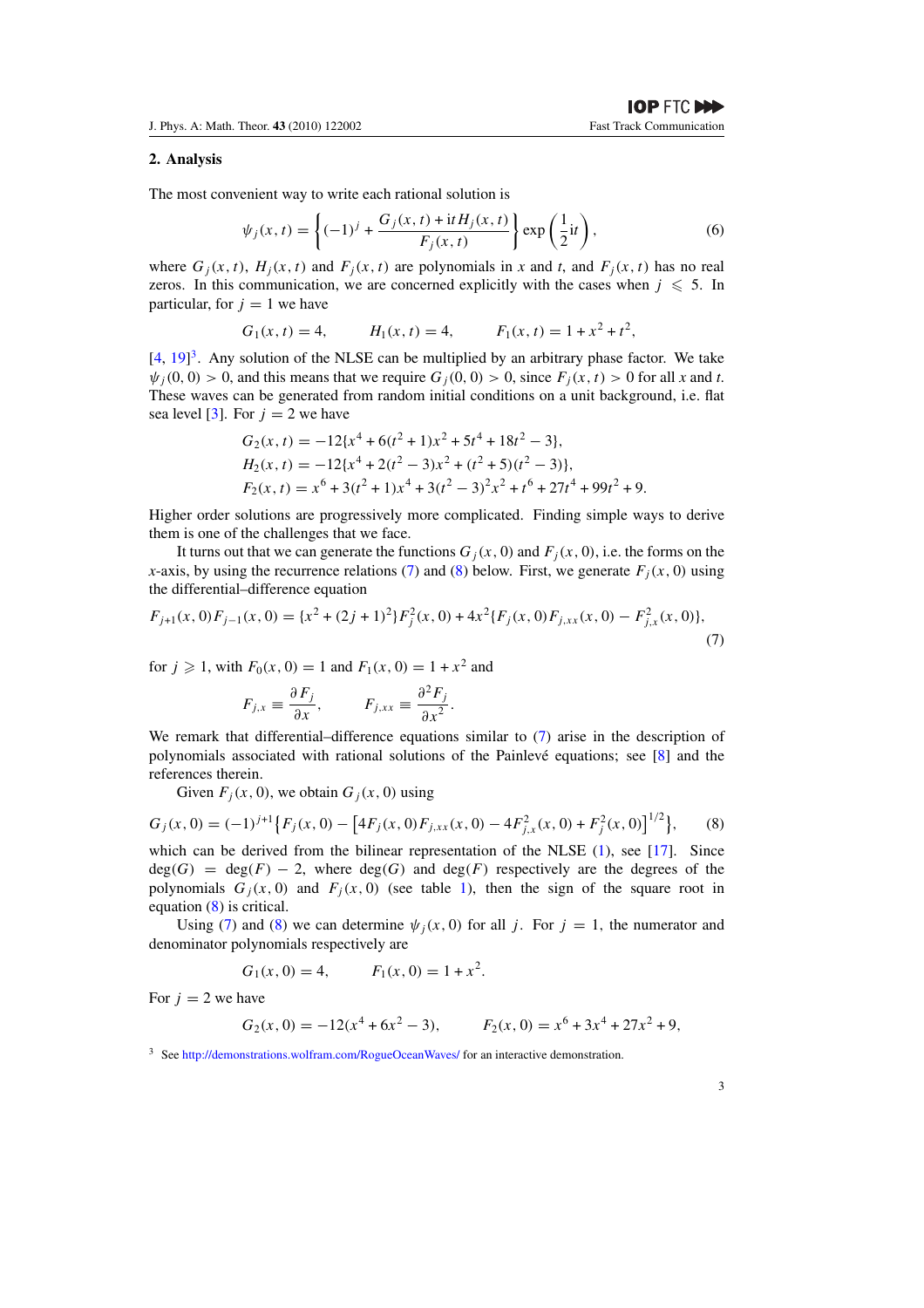<span id="page-5-0"></span>J. Phys. A: Math. Theor. **43** (2010) 122002 Fast Track Communication

**Table 1.** Characteristics of rational solutions. Here,  $deg(G)$ ,  $deg(H)$  and  $deg(F)$  are the degrees of the polynomials  $G_j(x, 0)$ ,  $H_j(x, 0)$  and  $F_j(x, 0)$ . Finally ' $\psi_j(x, 0)$  real zeros' is the number of real zeros on the line  $t = 0$ .

| $\overline{\mathbf{I}}$ |                  |                     | $deg(G) = deg(H)$ $deg(F)$ $\psi_i(x, 0)$ real zeros |
|-------------------------|------------------|---------------------|------------------------------------------------------|
|                         | $\Omega$         | 2                   | 2                                                    |
| 2                       | $\overline{4}$   | 6                   |                                                      |
| 3                       | 10               | 12                  | 6                                                    |
| $\overline{4}$          | 18               | 20                  | 8                                                    |
| $\sim$                  | 28               | 30                  | 10                                                   |
|                         | $i$ $(j-1)(j+2)$ | $i(i+1)$ 2 <i>i</i> |                                                      |

for  $j = 3$ 

$$
G_3(x, 0) = 24(x^{10} + 15x^8 + 210x^6 - 450x^4 - 675x^2 + 675),
$$
  
\n
$$
F_3(x, 0) = x^{12} + 6x^{10} + 135x^8 + 2340x^6 + 3375x^4 + 12150x^2 + 2025,
$$

for  $j = 4$ 

$$
G_4(x, 0) = -40(x^{18} + 27x^{16} + 900x^{14} + 18900x^{12} - 10730x^{10} - 481950x^8
$$
  
- 1190700x<sup>6</sup> + 17860500x<sup>4</sup> + 22325625x<sup>2</sup> - 4465125),  

$$
F_4(x, 0) = x^{20} + 10x^{18} + 405x^{16} + 16200x^{14} + 425250x^{12} + 1644300x^{10} + 17435250x^8
$$
  
+ 130977000x<sup>6</sup> + 111628125x<sup>4</sup> + 223256250x<sup>2</sup> + 22325625,

and finally, for  $j = 5$ 

$$
G_5(x, 0) = 60(x^{28} + 42x^{26} + 2415x^{24} + 119700x^{22} + 3221505x^{20} - 40153050x^{18}
$$
  
\n
$$
- 370010025x^{16} - 2893401000x^{14} + 30787036875x^{12}
$$
  
\n
$$
+ 1299806817750x^{10} + 5540260123125x^8 + 17840228332500x^6
$$
  
\n
$$
- 21709549378125x^4 - 13291560843750x^2 + 3987468253125),
$$
  
\n
$$
F_5(x, 0) = x^{30} + 15x^{28} + 945x^{26} + 64575x^{24} + 3709125x^{22} + 133656075x^{20}
$$
  
\n
$$
+ 1115785125x^{18} + 24214372875x^{16} + 463546951875x^{14}
$$
  
\n
$$
+ 5581517878125x^{12} + 14657286301875x^{10} + 93610564228125x^8
$$
  
\n
$$
+ 412481438184375x^6 + 232602314765625x^4
$$
  
\n+ 299060118984375x<sup>2</sup> + 19937341265625.

The central maximum for each of the above solutions is given by

$$
\psi_j(0,0) = (-1)^j + \frac{G_j(0,0)}{F_j(0,0)} = 2j + 1,
$$

and the number of zeros of  $\psi_i(0, 0)$  on the line  $t = 0$  is 2*j*. The background magnitude level is always 1. The latter can be considered as a reference point for the amplitudes. Any deviation from the background level is an excitation. Thus, the 'energy' of an excitation also has to be calculated starting from the background level. This has to be distinguished from the usual definition of energy which is infinite for any solution with a nonzero background.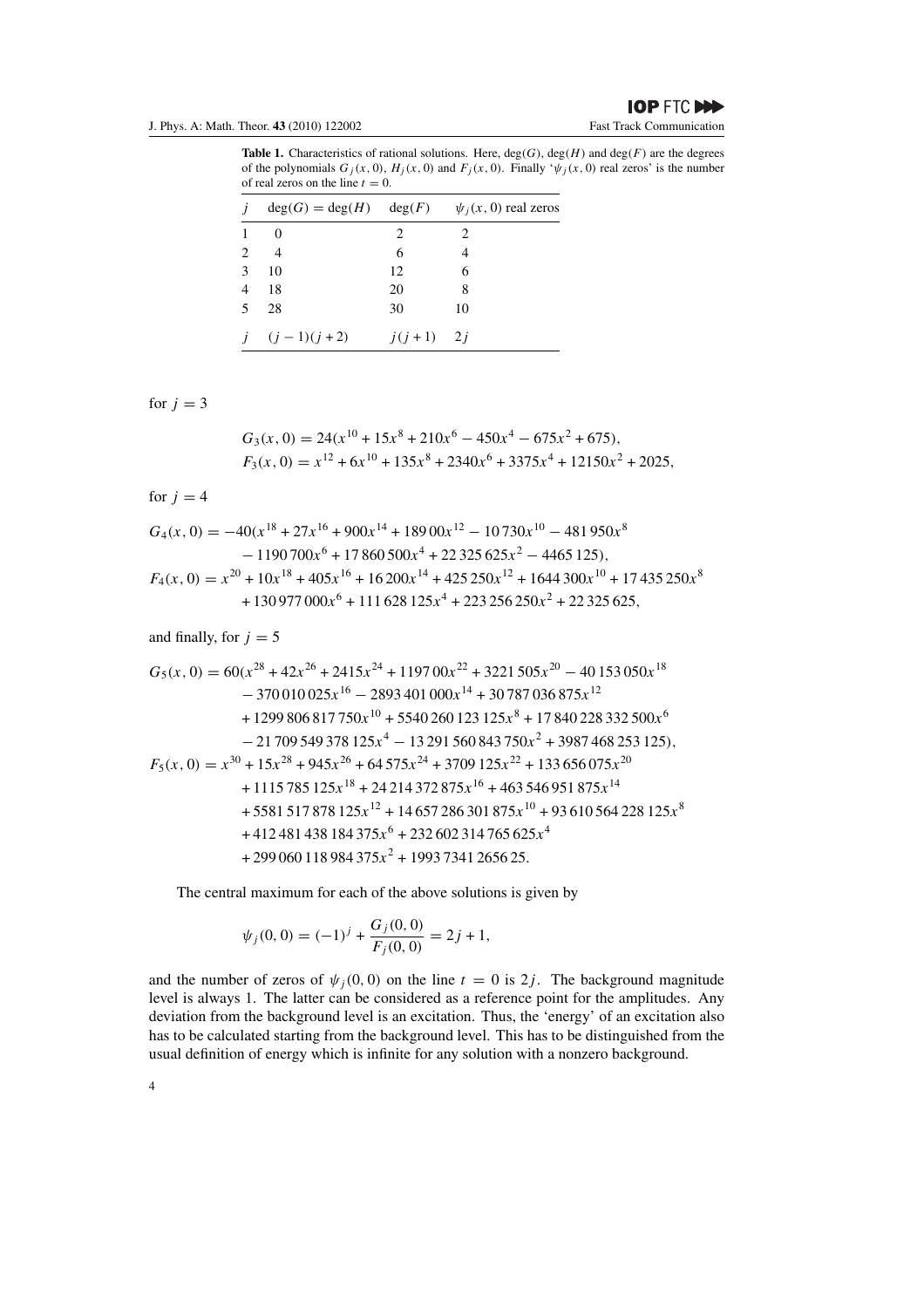<span id="page-6-0"></span>

**Figure 1.** The six upper half plane zeros of  $F_3(x, 0)$ , i.e. poles of  $G_3/F_3$ , from the third-order rational solution. Poles with residue +2i are marked with red dots, while those with residue −2i are marked with blue dots.

#### **3. First relation**

Using the Hirota representation of the NLSE, it can be shown that

$$
\int_{-\infty}^{\infty} {\{|\psi_j(x,t)|^2 - 1\}} \, \mathrm{d}x = 0,\tag{9}
$$

for all  $x$ , so that 'energy' of the excitation is conserved  $[4]$  $[4]$ , thus verifying a wellknown conserved quantity of the NLSE. The above equation is also a manifestation of the fact that amounts of excitation  $|\psi_j(x, t)|^2$  above and below the background level are equal.

We now try to understand the following curious relation. Using equation [\(6\)](#page-3-0), following [\[2](#page-9-0)] we define

$$
M_j = \int_{-\infty}^{\infty} {\{\psi_j(x,0) - (-1)^j\} dx} = \int_{-\infty}^{\infty} R_j(x) dx,
$$
 (10)

where  $R_j(x) = G_j(x, 0) / F_j(x, 0)$ . Comparison with equation [\(9\)](#page-5-0) shows that  $M_j$  is an integral of the excitation above the background level. Further, in contrast to [\(9\)](#page-5-0), the integral with infinite limits in this case is non-zero. We use complex analysis to evaluate the residues of zeros of the polynomials  $F_i(x, 0)$  in the upper half complex *x* plane. The residue of  $R_i(x)$  at one of its poles, say *xk*, is

$$
\text{Res}_{x=x_k}(R_j) = G_j(x_k, 0) / F_{j,x}(x_k, 0).
$$

For  $j = 1$ , the zeros of  $F_1(x, 0)$  are at  $x = \pm i$ , so the residue at  $x = \pm i$  is  $\mp 2i$ . From equation [\(8\)](#page-3-0) we have

$$
G_j^2(x,0) - 2(-1)^{j+1} F_j(x,0) G_j(x,0) = 4\{F_j(x,0)F_{j,xx}(x,0) - F_{j,x}^2(x,0)\},
$$
\n(11)

which on setting  $x = x_k$  implies that

$$
G_j^2(x_k,0) = -4F_{j,x}^2(x_k,0),
$$

and so

$$
\mathop{\rm Res}_{x=x_k}(R_j) = \pm 2\,\mathrm{i}.\tag{12}
$$

5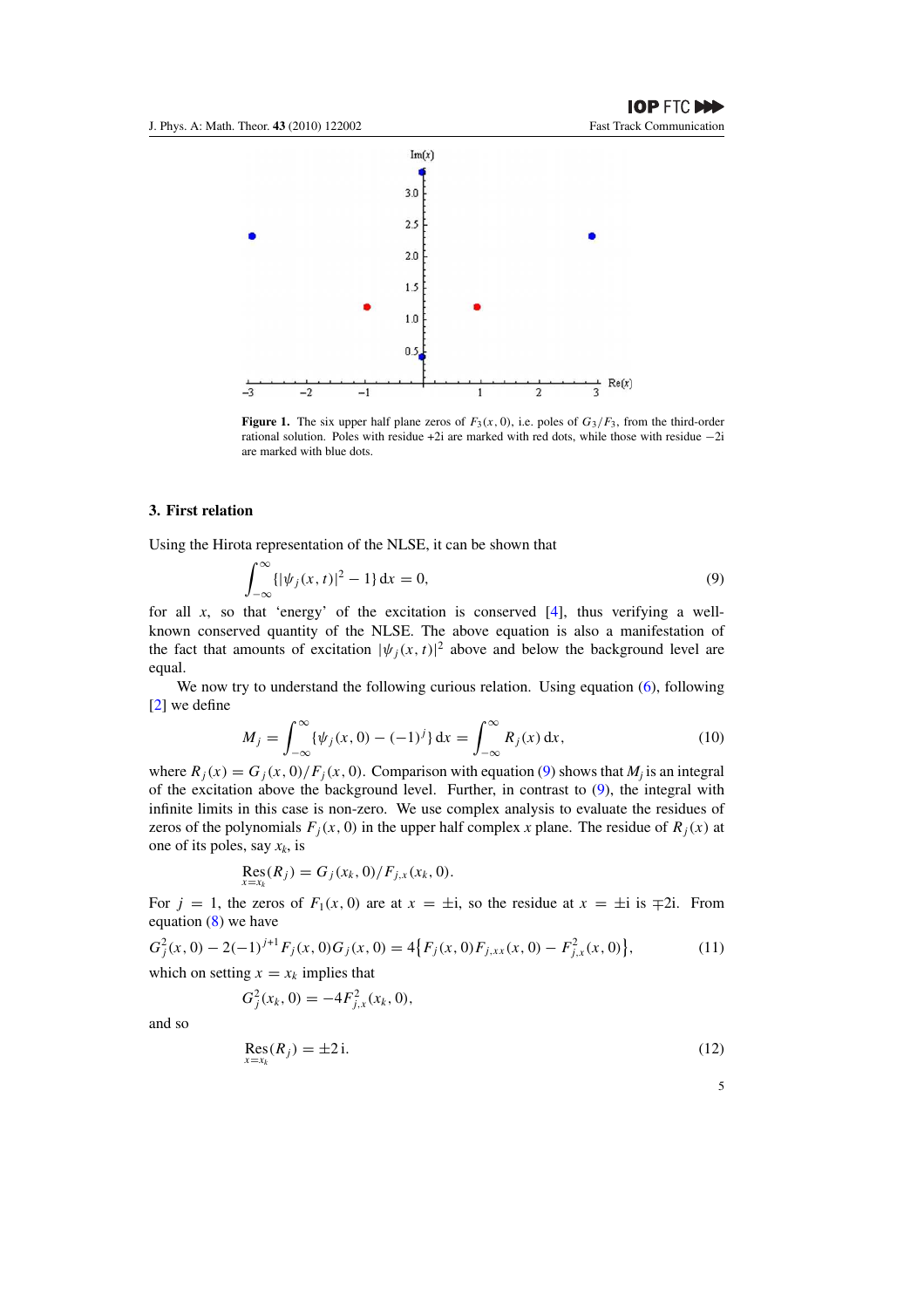<span id="page-7-0"></span>

**Figure 2.** The ten upper half plane zeros of  $F_4(x, 0)$  from the fourth-order rational solution. Poles of  $G_4/F_4$  with residue +2i are marked with red dots, while those with residue −2i are marked with blue dots. This looks like a scaled version of figure [1](#page-5-0) with an additional upper red arc.



**Figure 3.** The 15 upper half plane zeros of  $F_5(x, 0)$  from the fifth-order rational solution. Poles of  $G_5/F_5$  with residue +2i are marked with red dots, while those with residue −2i are marked with blue dots. This resembles a scaled version of figure [2](#page-6-0) with an additional upper blue arc.

Thus, for all values of j, every residue of  $R<sub>j</sub>(x)$  is  $\pm 2i$ . This is a rather amazing feature and we can then find  $M_i$  easily by summing these residues. The zeros form arcs, as can be seen in figures [2](#page-6-0) and [3.](#page-6-0) The inner arc, i.e. the lowest blue dot in each diagram, has one zero (residue  $-2i$ ), the second arc has two zeros (each residue +2i), and so on, and the final jth arc has j zeros. There are  $\frac{1}{2}j(j + 1)$  zeros in both the upper half plane and the lower half plane. The total number of zeros, namely  $j(j + 1)$ , of course, matches the order of the polynomial  $F_i(x, 0)$ . The integral can be found from the total residue. Thus,

$$
M_j = 2\pi \sum_{k=1}^j (-1)^{k+1} k = \pi [1 - (-1)^j (1+2j)]
$$
  
= 
$$
\begin{cases} 2(j+1)\pi, & \text{for } j \text{ odd,} \\ -2j\pi, & \text{for } j \text{ even,} \end{cases}
$$

which are easily verified by numerical integration.

6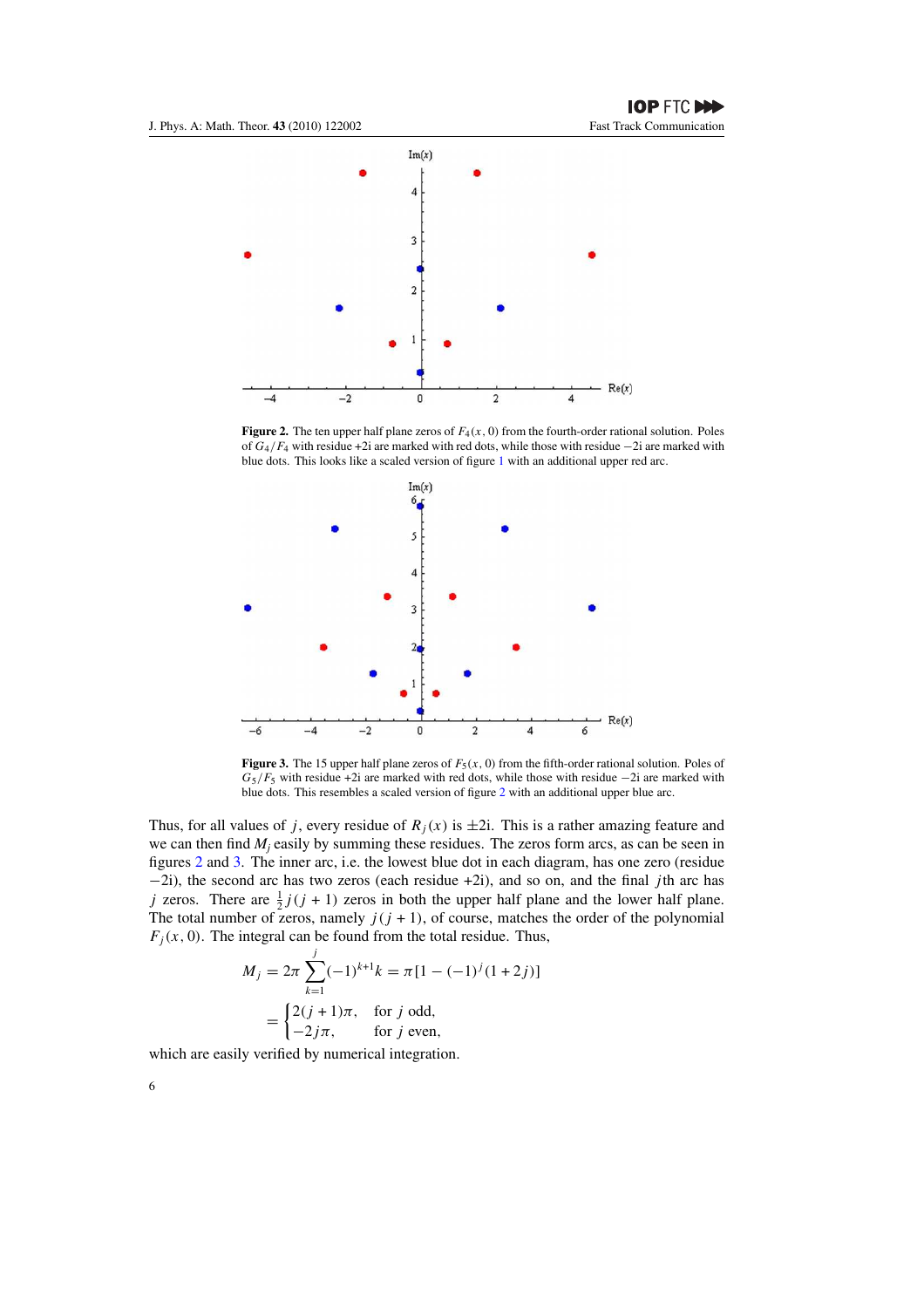#### **4. Second relation**

We now define the integral of the square of excitation above the background level

$$
S_j = \int_{-\infty}^{\infty} {\{\psi_j(x, 0) - (-1)^j\}^2 dx}
$$
  
= 
$$
\int_{-\infty}^{\infty} {\left{\frac{G_j(x, 0)}{F_j(x, 0)}\right}}^2 dx = \int_{-\infty}^{\infty} R_j^2(x) dx.
$$
 (13)

The poles are located in the same places on the complex *x* plane, but now each is of order 2.

Thus, we now use the residue definition for a pole at  $x = x_k$ 

$$
\operatorname{Res}_{x=x_k} (R_j^2) = \lim_{x \to x_k} \frac{d}{dx} \{ (x - x_k)^2 R_j^2(x) \}, \qquad k = 1, 2, \dots, \frac{1}{2} j(j+1)
$$

i.e. for each of the upper half *x*-plane poles. To determine the residue at  $x = x_k$ , a root of  $F_j(x, 0)$ , we let  $F_j(x, 0) = (x - x_k)f_j(x)$  and  $G_j(x, 0) = g_j(x)$ . Then,

$$
\lim_{x \to x_k} \frac{d}{dx} \{ (x - x_k)^2 R_j^2(x) \} = \lim_{x \to x_k} \frac{d}{dx} \left\{ \frac{g_j^2(x)}{f_j^2(x)} \right\} \n= \frac{2g_j(x_k)}{f_j^2(x_k)} \frac{dg_j}{dx}(x_k) - \frac{2g_j^2(x_k)}{f_j^3(x_k)} \frac{df_j}{dx}(x_k).
$$

From equation [\(11\)](#page-5-0) we have  $g_j^2(x_k) = -4f_j^2(x_k)$  and

$$
g_j(x_k)\frac{\mathrm{d}g_j}{\mathrm{d}x}(x_k) = (-1)^{j+1} f_j(x_k) g_j(x_k) - 4 f_j(x_k) \frac{\mathrm{d}f_j}{\mathrm{d}x}(x_k),
$$

and therefore

$$
\operatorname{Res}_{x=x_k} (R_j^2) = \frac{2(-1)^{j+1} g_j(x_k)}{f_j(x_k)} = \frac{2(-1)^{j+1} G_j(x_k, 0)}{F_{j,x}(x_k, 0)} = \pm 4 \, \mathrm{i}.
$$

Here, the pole on the upper half plane with the lowest imaginary part has residue  $4i(-1)^j$ , while the two poles on the next arc each have residue  $4i(-1)^{j+1}$  and the three poles on the next arc each have residue  $4i(-1)^j$ .

The above could be used in generalizations to higher powers of *R<sup>j</sup>* . However, we can obtain the  $S_i$  result easily by expanding the square in the integrand of  $S_i$  and using equation [\(9\)](#page-5-0). This gives

$$
\int_{-\infty}^{\infty} R_j^2(x) dx = 2(-1)^{j+1} \int_{-\infty}^{\infty} R_j(x) dx,
$$
 (14)

and so

$$
S_j = 2(-1)^{j+1} M_j.
$$
\n(15)

Either way, we find that

$$
S_j = 8\pi (-1)^j \sum_{k=1}^j (-1)^k k = 2\pi \{2j + 1 - (-1)^j\}
$$
  
= 
$$
\begin{cases} 4(j + 1)\pi, & \text{for } j \text{ odd,} \\ 4j\pi, & \text{for } j \text{ even,} \end{cases}
$$

which are also easily verified by numerical integration. Thus,  $S_i / \pi$  is always a positive integer and is equal to  $2R_i(0)$ , as indicated in the second column of table 2.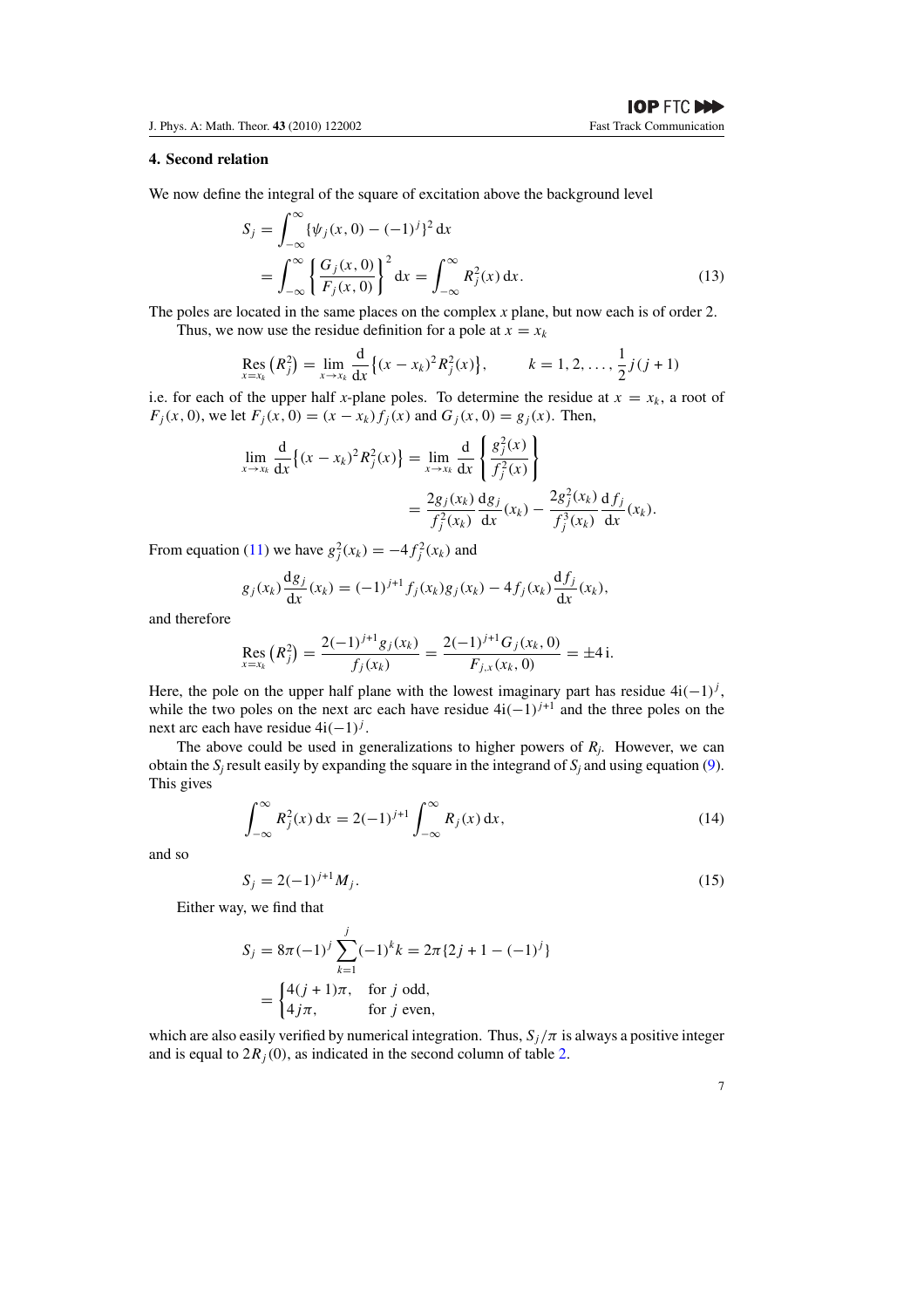<span id="page-9-0"></span>**Table 2.** Characteristics of rational solutions. Here,  $\psi_i(0, 0)$  is the overall maximum amplitude of the rogue wave. We note that  $M_j$ , given by equation [\(10\)](#page-5-0), and  $S_j$ , given by equation [\(13\)](#page-7-0), are always multiples of  $2\pi$ .

|    | $j$ $R_j(0) = \frac{G_j(0,0)}{F_j(0,0)} = \frac{S_j}{2\pi}$ $\psi_j(0,0)$ $\frac{M_j}{\pi}$ |    |                           |
|----|---------------------------------------------------------------------------------------------|----|---------------------------|
|    | -4                                                                                          | 3  |                           |
| 2  | $\overline{4}$                                                                              | 5  |                           |
|    | $3 \quad 8$                                                                                 |    | -8                        |
|    | $4\quad 8$                                                                                  | 9  | $-8$                      |
| -5 | 12                                                                                          | 11 | 12                        |
|    | $i = 2i + 1 - (-1)^{i}$                                                                     |    | $2j+1$ $1-(-1)^{j}(1+2j)$ |

If we define

$$
I_k = \int_{-\infty}^{\infty} \frac{\mathrm{d}x}{(1+x^2)^k},
$$

then, using integration by parts, it can be shown that for  $k \geq 1$ ,  $I_k$  satisfies the recurrence relation

$$
I_{k+1} = \frac{2(2k-1)}{k} I_k, \qquad k \geq 1,
$$

with  $I_1 = \pi$ . Thus, since  $R_1(x) = 4/(1 + x^2)$ , then

$$
\int_{-\infty}^{\infty} R_1^k(x) dx = 2^{k+1} \pi \frac{(2k-3)!!}{(k-1)!}, \qquad k \geq 1,
$$

where  $(2k - 3)!!$  is the double factorial given by

$$
(2k-3)!! = \prod_{j=1}^{k-1} (2j-1) \equiv 2^{k-1} \pi^{-1/2} \Gamma\left(k - \frac{1}{2}\right)
$$

with  $\Gamma(k)$  the Gamma function. However, there appear to be no simple results for  $j > 1$ . The fact that these integrals, involving ratios of polynomials, turn out to be integer multiples of  $\pi$ emphasizes the proposition that these solutions are new fundamental objects. It is reminiscent of results involving  $\pi$  which appear in integrals of orthogonal polynomials. For example, we note that

$$
\int_{-\infty}^{\infty} H_n^2(x) \exp(-x^2) dx = 2^n n! \sqrt{\pi},
$$

where  $H_n(x)$  is the Hermite polynomial of order *n*.

Rogue waves can have applications in various areas of science. Each has a distinct value of *M<sup>j</sup>* , so this integral can be used to classify members of the hierarchy.

#### **5. Conclusions**

In conclusion, we have found recurrence relations for the hierarchy of rational solutions of the focusing nonlinear Schrödinger equation that describe rogue waves in the deep ocean. These relations are useful in obtaining higher order solutions of the hierarchy and in analysing the patterns of their poles. Knowledge of the poles and their properties can be used to derive integral relations for the excitation of these solutions above the background level. Here, we have derived two amplitude relations and expressed them in terms of the order of the solution.